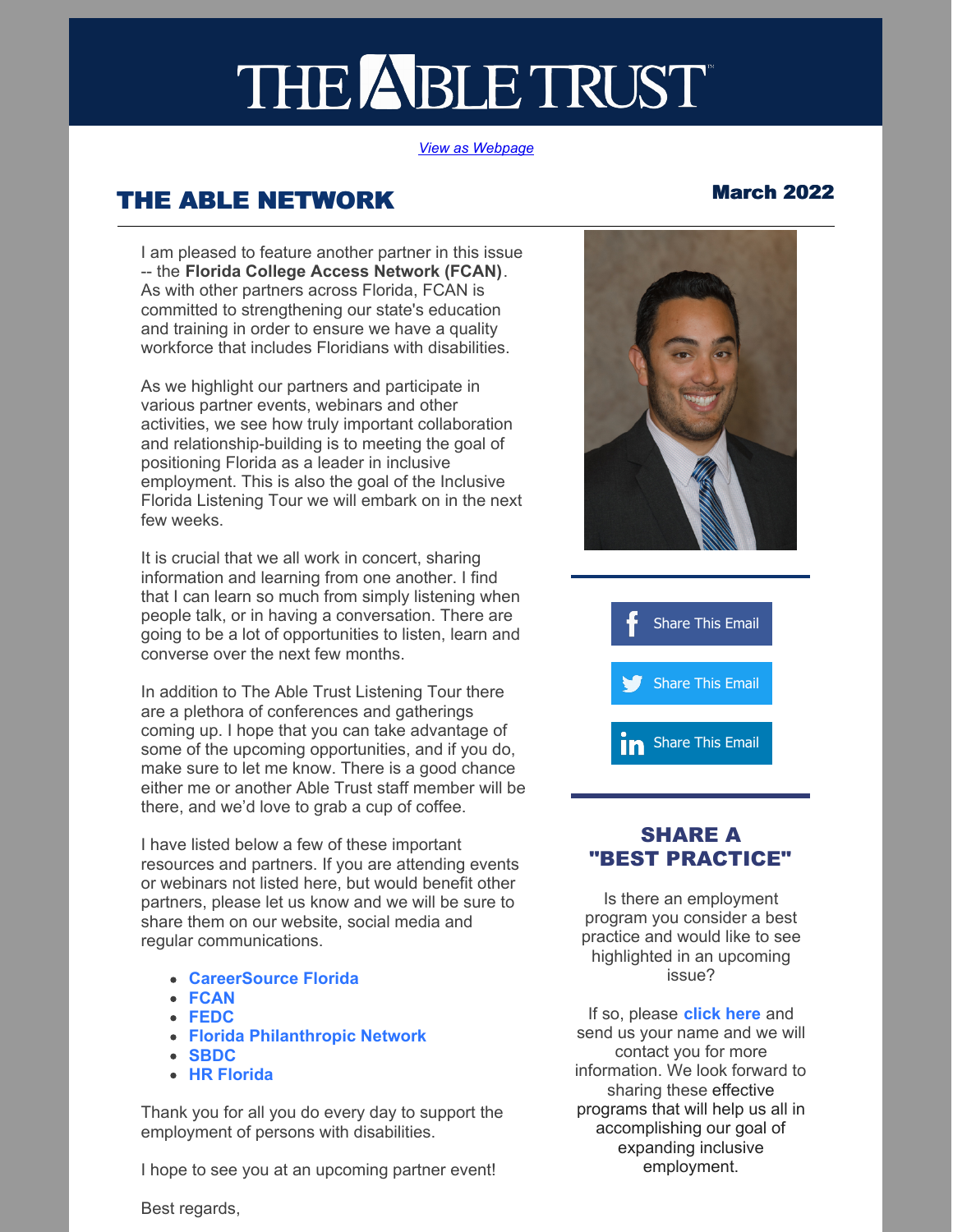# PARTNER SPOTLIGHT: Charleita Richardson, Executive Director Florida College Access Network



#### **Q: What is the Florida College Access Network?**

FCAN is at the heart of a movement to ensure today's students are prepared for tomorrow's jobs. By 2025, 2/3 of all new jobs will require some education beyond high school. Our work is focused on helping those who tend to be underserved in higher education – including those with disabilities – prepare for and succeed in education beyond high school. We do our work in three primary ways:

**-** Research, data, and advocacy that help leaders make informed decisions and understand the complex issues within postsecondary degree and certificate attainment.

**-** Local coalition-building that brings various sectors together to collaborate on removing barriers to student success in higher education and in connecting students to workplace experiences and careers.

**-** Statewide initiatives called College Ready Florida that provide free resources to schools and community-based organizations so that students have help planning for their future, applying to college or a career/technical program, completing the FAFSA that helps pay for their education and celebrating their plans.

#### **Q: What is FCAN doing this year that you are most excited about?**

We have partnered with many statewide organizations to co-host College 101 in the [fall](https://www.floridashines.org/go-to-college/get-ready-for-college/college-101-fall-2021) and [spring](https://www.floridashines.org/go-to-college/get-ready-for-college/college-101-event) so that students, no matter their zip code or circumstances, can learn more about the college-going process. We also created the Cash for [College](https://floridacollegeaccess.org/cashforcollege/) campaign, to promote and educate students and families on ways to make college affordable through tools like the FAFSA. Students leave over \$300 million in money they would have qualified for (and not have to pay back) on the table in Florida each year, simply by not completing the FAFSA, so our campaign explains the steps in FAFSA completion and identifies resources for students. Four out of five college students in Florida use a combination of local, state, and federal financial aid to pay for college, yet too many students don't apply for that aid, which often delays their plans to continue their education. Then life gets in the way, and they never go back. We need to change this scenario.

#### **Q: Is there one initiative or program that FCAN operates that you think is most important to improving educational attainment?**

Affordability is the biggest barrier to continuing education after high school, so if I had to pick one, it would be to get everyone involved in the Florida FAFSA [Challenge](https://floridacollegeaccess.org/initiatives/florida-fafsa-challenge/), which seeks to increase the number of students completing a FAFSA by 5% or more each year. Florida is 5th in the nation in terms of the number of students who qualify for Pell grants, yet we are 48th in the nation in terms of FAFSA completion. FAFSA is what unlocks all types of financial aid, not just Pell grants so it's the most important step students can take to plan for their future.

#### Q: If one of our readers wants to connect with FCAN, what is the best way for them to do **so?**

Please contact FCAN by reaching out to Kathy McDonald at [kmcdonald@floridacollegeaccess.org](mailto:kmcdonald@floridacollegeaccess.org) or by phone at 813-974-0141.

# VIEWPOINT: BOARD MEMBER MAVARA AGRAWAL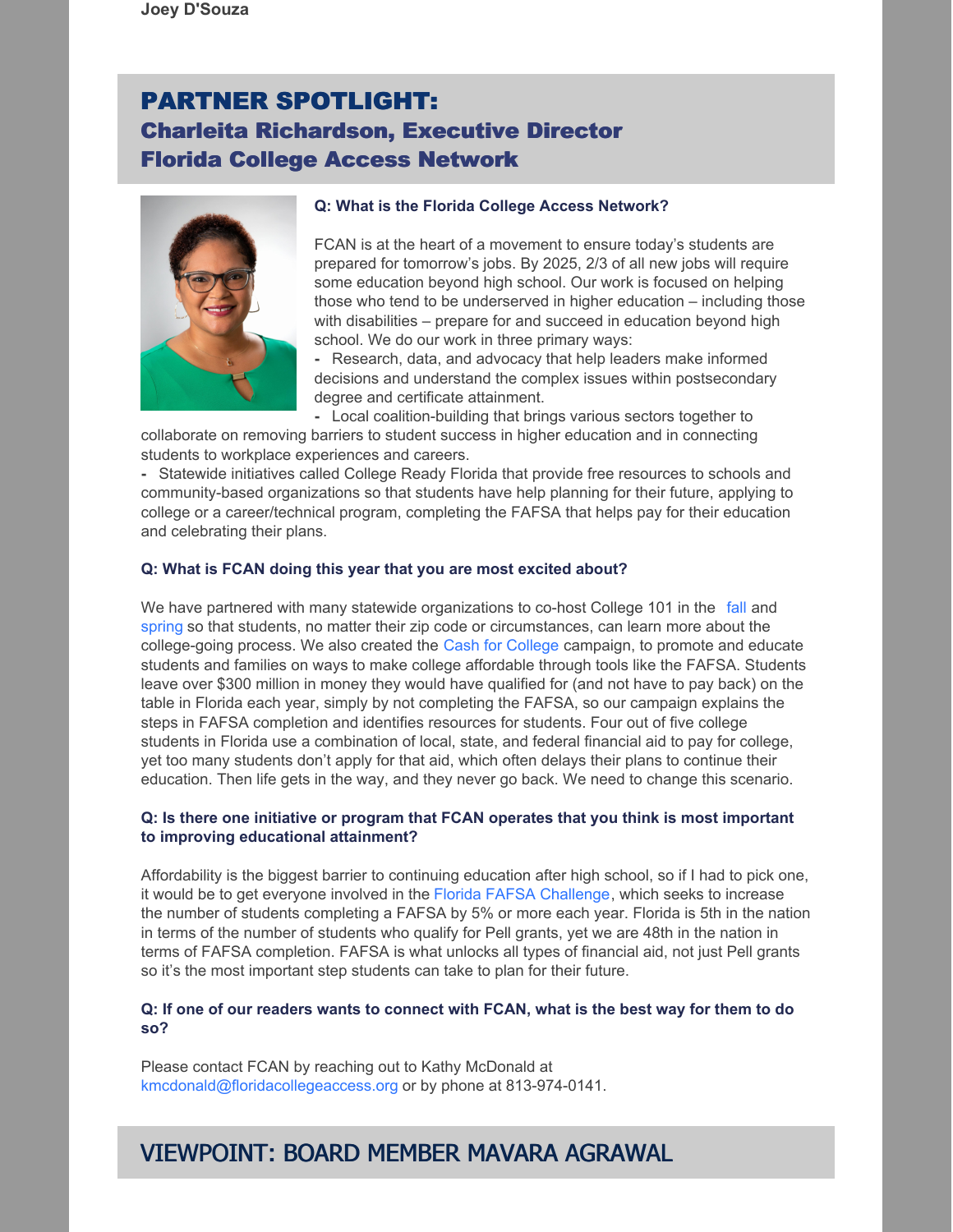## What labor shortage? Floridians with disabilities are ready to work | Opinion

By MAVARA AGRAWAL<br>SPECIAL TO THE SUN SENTINEL | MAR 01, 2022 AT 11:58 AM

As our nation begins to shift policy addressing the ongoing COVID-19 pandemic, we know that getting everyone back to work and school is essential to the economic, physical and mental well-being of our nation. Looking back at the Great Resignation - what's also been called the Great Reprioritization or Great Reshuffle - we are beginning to see an improvement in the overall unemployment rate. And yet, a stroll past local restaurants and shops reminds us that many employers are still experiencing a worker shortage. These employers should look to one significant group in which unemployment remains high.

Notably, during the third quarter of 2021, the unemployment rate for people with a disability was 10.6%, which is more than twice that of people with no disability (4.9%). This is the opportune time for us to think about how we engage with these individuals. It's a win-win situation: quality jobs that provide financial security and professional growth for employees, and an untapped population of potential workers for the employer. We have a ready, willing and able workforce within our nation and in our communities: individuals whose success is



*To view the complete article, [click](https://r20.rs6.net/tn.jsp?f=001twHj4VQJ-nyjr6cOrK0lRTlto-H_KWKrCnO53gRm2SZpWck4yewkPGopg2xyhDVczJJleeLamduDeMd8hJRIg9d5nTpK_NmmpTTE3cMTdDi8Hl9lb-B9d3UTOfVzvjC3btFuE0-g8t73y6OmUuC_rHyU7jpX8gSZDHTd1XdiAd9Cdp9DGEiuo8bosd47heMHPJ7LKlrSipRUOCjxLxv52QNqYnJ0zWbhLhS-zjoT0hiW25P9xY0ey1i74q42VixCPk5nmGybL28qp80oWBEfLh6gPScpdUdK&c=97N86TDUceZw0calatwEwyMtC2FF3gt5vEGtR3EaqsYQcsC55BCjRA==&ch=BgIj8Ing3FP4s4lPSsUoCCGzmwuC3QyaPZetMJ8WPTiL1ex6c_QF7w==) here.*

### WHAT WE'RE READING

## **HR Magazine: How Managers Can Help People With Disabilities Advance**

Whether an employee with a disability is afforded the same leadership development opportunities as other employees often depends on the individual's manager.



Leaders "need to look for ways to give people with disabilities opportunities to be visible in front of a group," says PwC Tax Director Rob Rusch, a disability inclusion advocate. "If we live in a world where an individual in a wheelchair is visible, then it starts to break down that perception" that someone in a wheelchair may not be capable of performing a certain job.

Read the complete article for ways managers can provide advancement opportunities for employees with disabilities.





Your support ensures Floridians with disabilities have opportunities



Forward this newsletter to other colleagues, and business and We welcome the opportunity to



 $\mathbf{B}$   $\rightarrow$